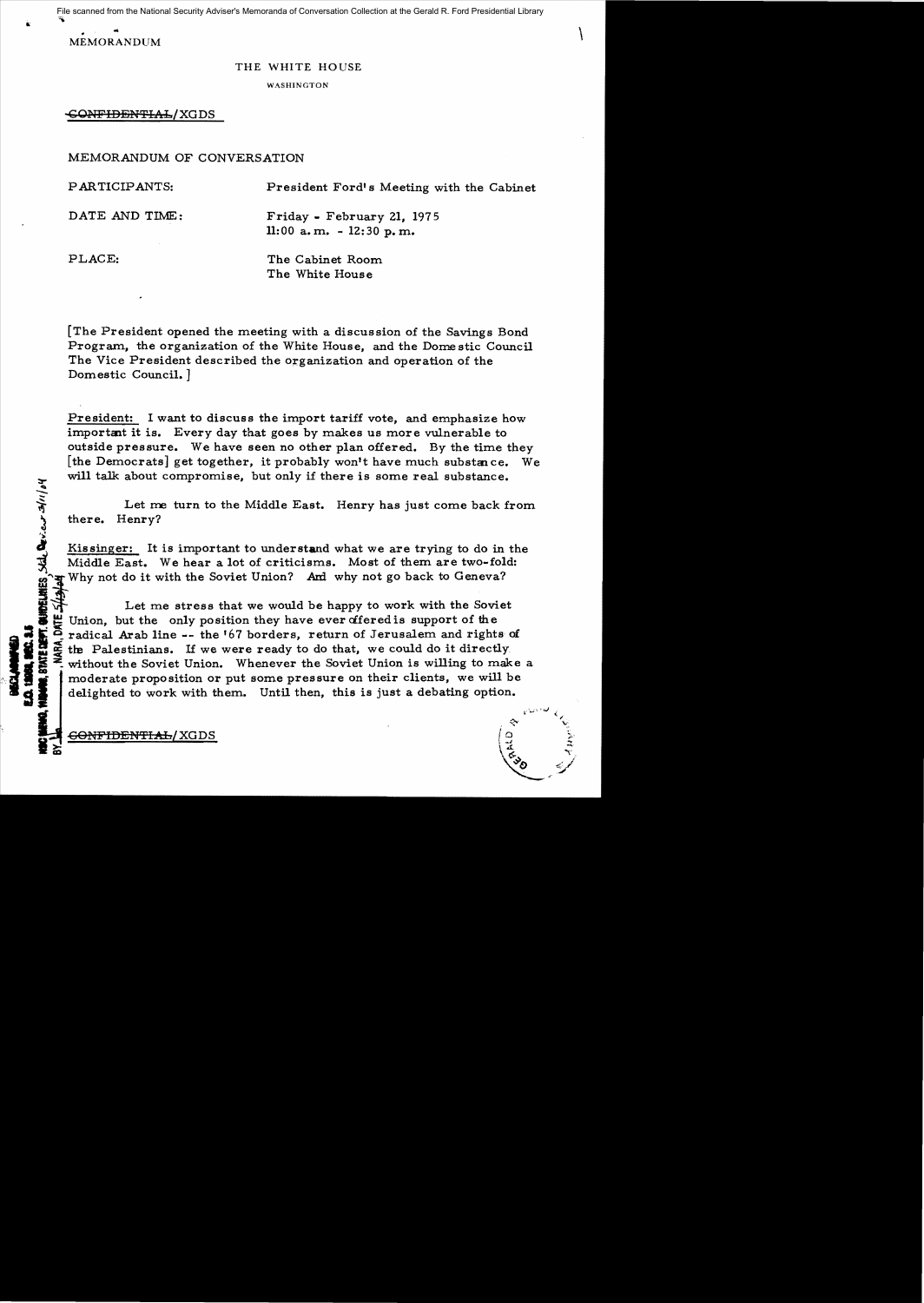# $\overline{\text{GONFIDENTHA}}$   $\overline{\text{L}}$   $\overline{\text{LOS}}$

...

Secondly, we are happy to go to Geneva, but it depends under what conditions we go to Geneva. If we go there after a failure of step-by-step diplomacy, we can't even urge a moderate program since it will have been shown we couldn't deliver. The Soviet radical program will be supported by everyone there. If we go to Geneva after a success, every Arab state will know that only we have delivered. Then we have a chance to get either a moderate program or hold the Soviet Union up as the obstructionist. With a failure, we would face massive pressures from the Europeans and the Japanese to come up with something to avoid the economic problems and another oil embargo.

This is strategically what is at issue. Tactically, the issue is whether we can get one more step before Geneva. If we could move simultaneously in the Sinai and Golan, we could really settle things down. But the Israeli domestic situation won't permit that now - - it would require that some of their settlements be moved.

The problem now is to match specific territorial moves by Israel with some intangible political moves by the Egyptians. The Israeli Government has an extraordinarily difficult domestic situation. They have a very thin majority and a massive leaking problem. The problem is, can they do what is necessary, and can they present it in such a way as to present it acceptably to their people? That is a problem.

Sadat is a statesman who understands the need for peace.

Butz: He has implicit confidence in Kissinger.

Kissinger: The problem is that Sadat can do more than he can say. The problem is working out some de facto arrangements with Egypt and Israel. The tragedy is that the less he says, the more he can do-- and Israel needs to demonstrate to its people that they got something.

Then there is the Syrian complication. They have one way or another been behind every war that has occurred there. They are more of a problem now that they are more moderate than when they were so radical that they wouldn't even talk. There is almo st no way we can move with them simultaneously. They are already lining up support to prevent Sadat from moving. Syria has a real prolem  $-$ - they lost 10,000 men in the war and have nothing to show for it -- but we must keep Syria quiescent if we are to succeed.

<del>ENFIDENTIAL/</del>XGDS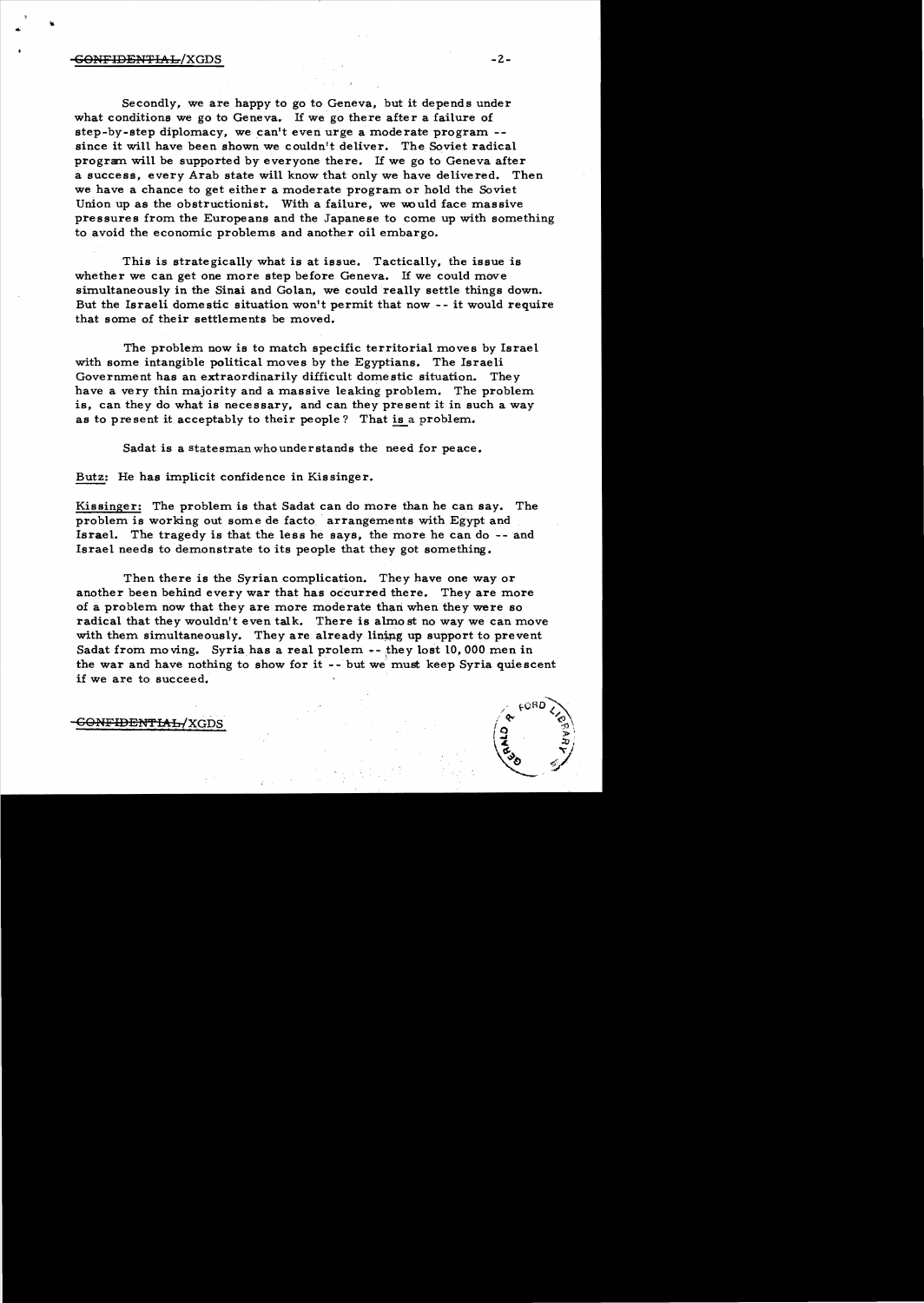#### -3-<del>CONFIDENTIAL</del>/XGDS

Then the Soviet Union has only one play. Gromyko keeps saying go back to Geneva, 'but he has no idea what to do there. Geneva is partly a matter of prestige for them, but they don't understand the Syrians and they enshrine the extreme Syrian initial proposals as serious negotiating positions. The Arabs right now think that one way or another we are going to help. If we. strike out, they will move massively to the Soviet Union and we will have a huge problem with them, the Soviet Union, the Europe ans and the Japane se.

We have a 50% chance. But we also have to help the Saudis in line.

It is obvious that the President's talks in Vladivostok were a very positive development. We hear this not only from the Soviet Union, but from what they have told the Europeans. But there is a slight cooling everything is maybe 5% harder. Also they think we have added conditions, for in the 1972 economic discussions, none of these problems were brought up that were. later added on. Secondly, they are moving massively to the Europeans. The Europeans have given about \$7.5 billion in credits to them now. The economic impact is obvious, but there is also a political cost. While detente was warm, we held the Europeans at bay. They were scared. Now the danger is they will go running to the Soviet Union and we have lost control.

We should do something about reversing the trade decision.

Our relations with the Europeans are better than they have ever been, except that they greatly fear a Middle East crisis. I get the impression. that in energy, the bargaining perception is beginning to swing from the producers to the consumers. Our cooperation in energy is going well.

President: Thank you, Henry. Our energy policy has foreign policy ramifications that are equal to the domestic ones. We have now a strong position at home and abroad and we have to stand together to achieve our program and confirm that pe rception. We have to insist on a guaranteed price and alternative sources.

Morton: How can we ease the burden of the Trade Act?

Kissinger: We should urge Congressional movement, but without any specific proposals right now. One. solution may be to try to separate the Export-Import from the Trade Bill.



<del>CONFIDENTIAL</del> /XGDS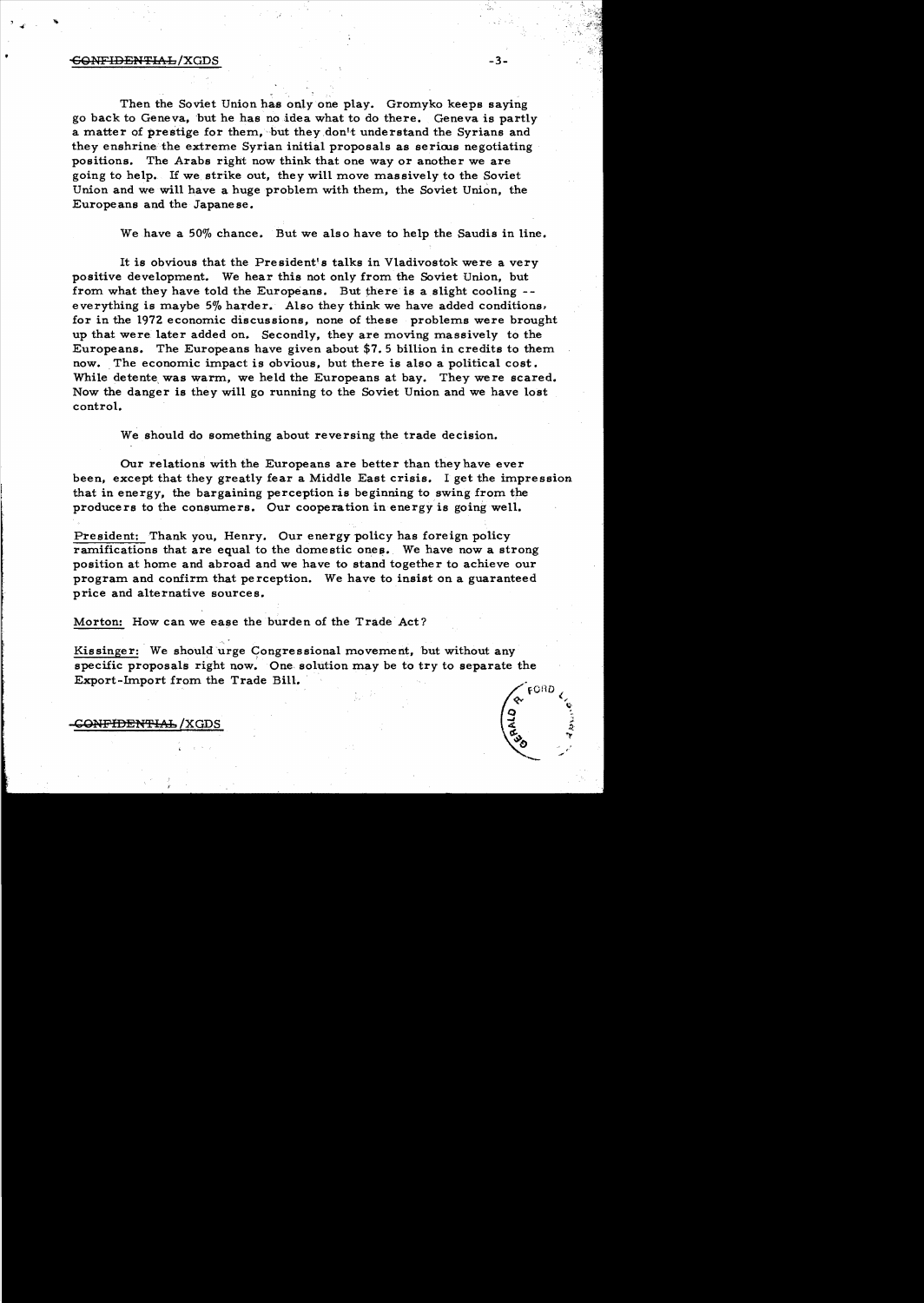## CONFIDENTIAL/XGDS -4-

Lynn: We now will run into Hill opposition that if we have money to loan, we should loan it here. It is shortsighted, but it's a fact. It is an illustrative problem' and your argument will have to be supported with facts and figure s.

President: We should point out that the Europeans have loaned \$7.5 billion to them already.

# CGNFIDENTlAL/XGDS

 $6000$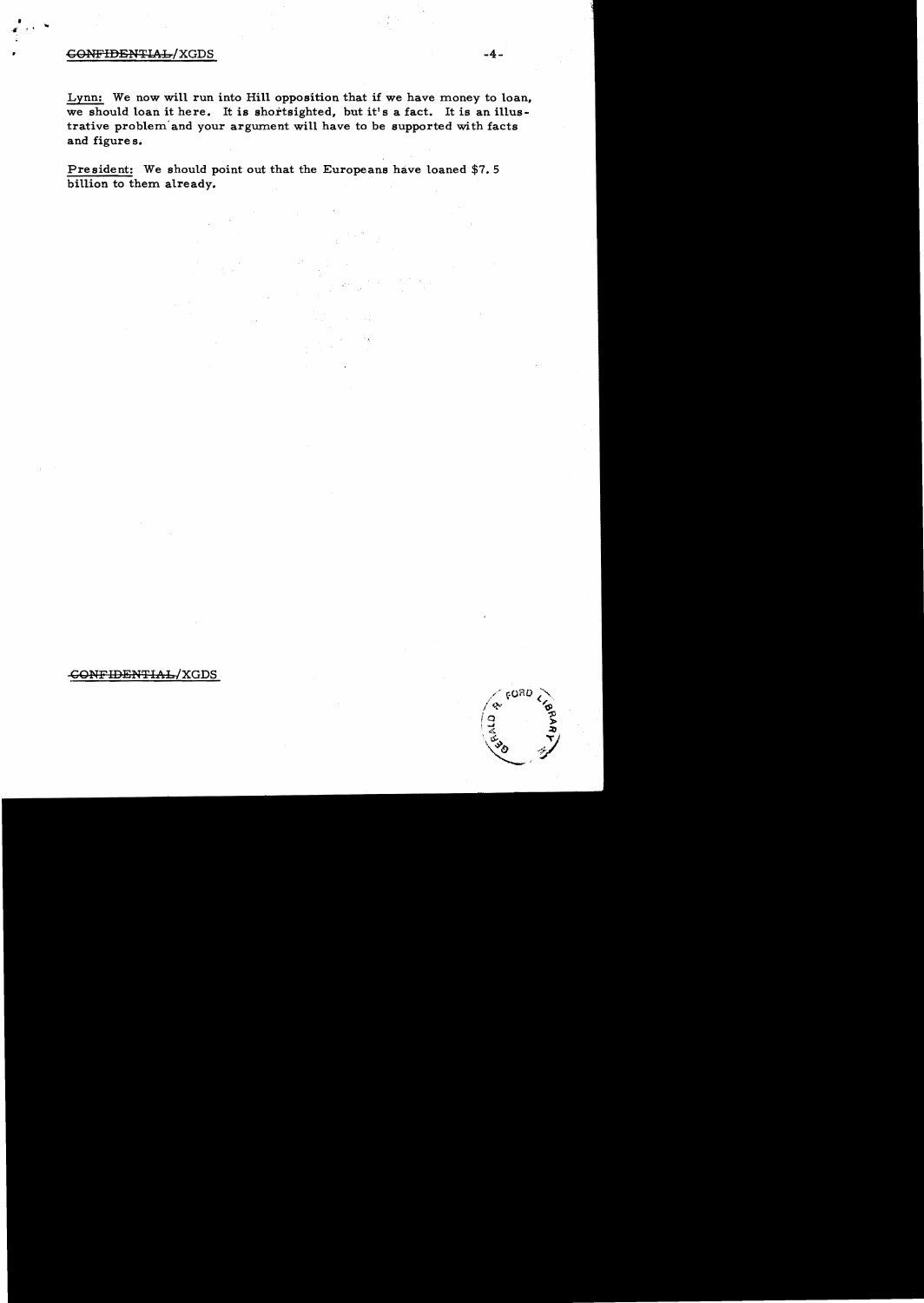Rivers Than  $25$  evento from Commanded + Colunit 2nty  $2152525$ P Samings Bends Peopam. Organtin of USH Dormestré Communt VP (Describes organic & open of Domestic Curried) P. (Descensed M tarif with E um day mates no more unhurshed antick puisse. We have seen no other plan. By the time they get Together, it prob good have himch fulstance We will take compensive, but only of those is from une substance K Surpulant to endlested what are topic to do in Insettentien au 2/020: cette unt de it cepse, e Why not go buck to Genera We would be hypy & work w/ SU but they support I retre level done, If un ready & de that, we condidentalenth, where on Schooling of accept moderate persontion es pressancteri clients, un In chelly puted Tril then this is just a clearting often. We hoppy to go to tensure, but depends under certain verbliens. If au grad partirel, ve cont bonneuge or moderats prog - man us content deliver - +c Jacquin pry with he sug pated. July 3 w/a served to all will know Cont only me have determined als compt est to conduct from a hold SU spa statutionnat, W/ferduce, ne would face Associated pleasures from SOE most Japonte Course by W/ constant Banned Scouncie poler indays This is struturisely what is it easie Toutually a for wind is whither we can get mese step before Centra. If me could man commentations and smin + Golme un could und soon thing down. But I dominate it would

**H.O. 12058, SEC. 3.5** NEC MEMO, MANGO, STATE DEPT. GUNDELINES, Statule v. cur 3/11/04<br>BY NA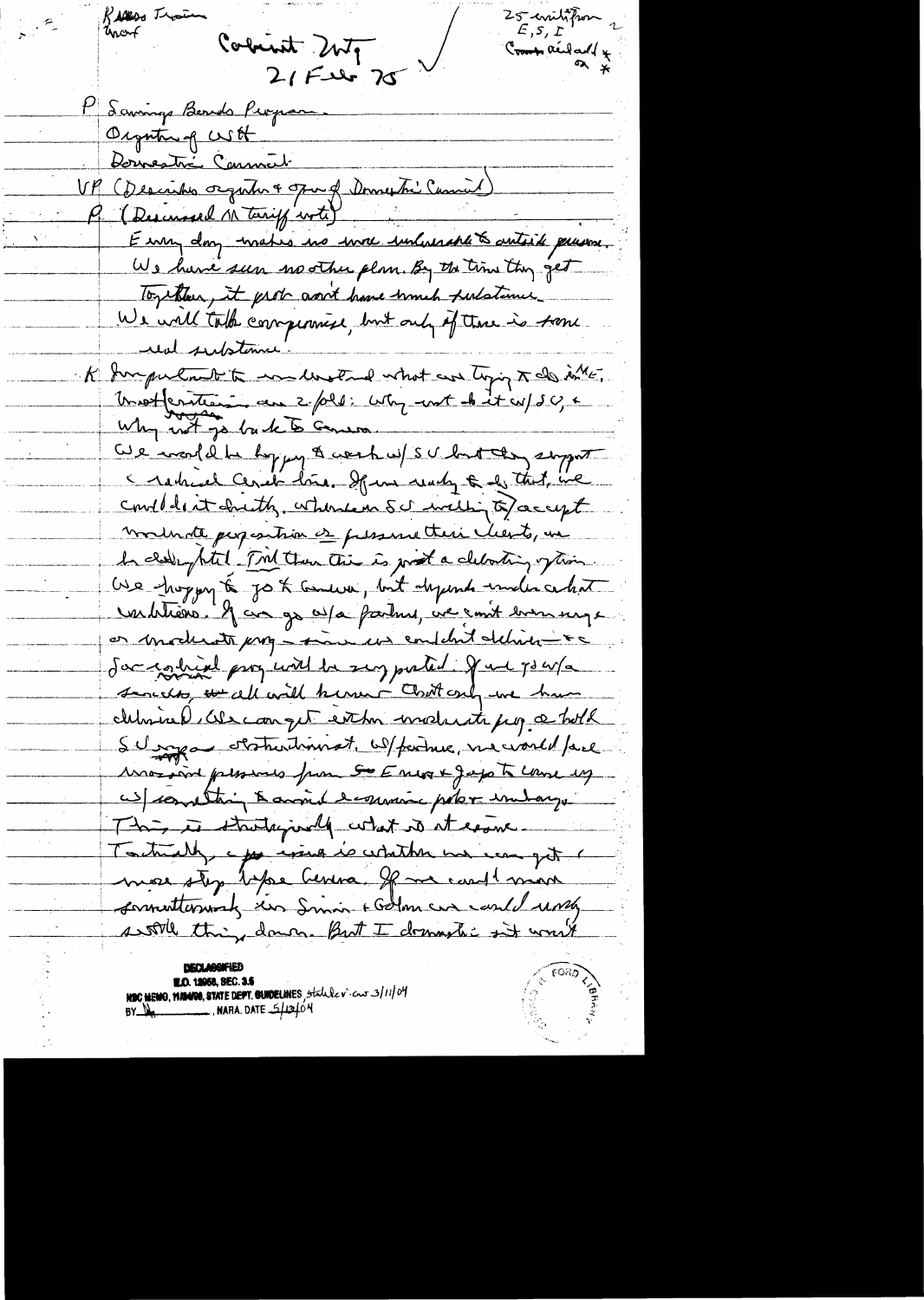permett that mont - would reprise settlements to be <u>morral</u>. Verbanne à to match specific territoire mons esp. It I beat has extended and downthe est hui this wagisty i mussive leating port. un sucha coa te present et acceptably to this justice. Sadat is a statement who immediate melforplant Butts He has easphort carpedine in K. Salat concle more tour be can say. Prob is verbing at save de facts assemption of EF. Tragedy is a hop to say a more becompt to well rets envoyent tempolé societain. This there is a Square impheatrice. They have I way a constitue back when I lack when Thong are worked on prob some That They are more correlate than when they so conchard they wouldn't eventale. almost us way us can nine w/ the <u> Lunidt They are already him sig suggest to permise</u> Sudot from invaring. Sysie his ind probabiles an was) but we must keep Syria procent if no are to concelled. Tea School and of play. Ganger keeps saying jo tak To Carmion, but he has we who what to do this. Grunn so partly preating for them, but they don't enderstand Syring & wahren extreme Syring untiel vot parties, proparle as success most partires. The Orato ength inner think I us a marther un one going to help. If we starte out, then will move mosquely to I a was will have a bage port of

alian dia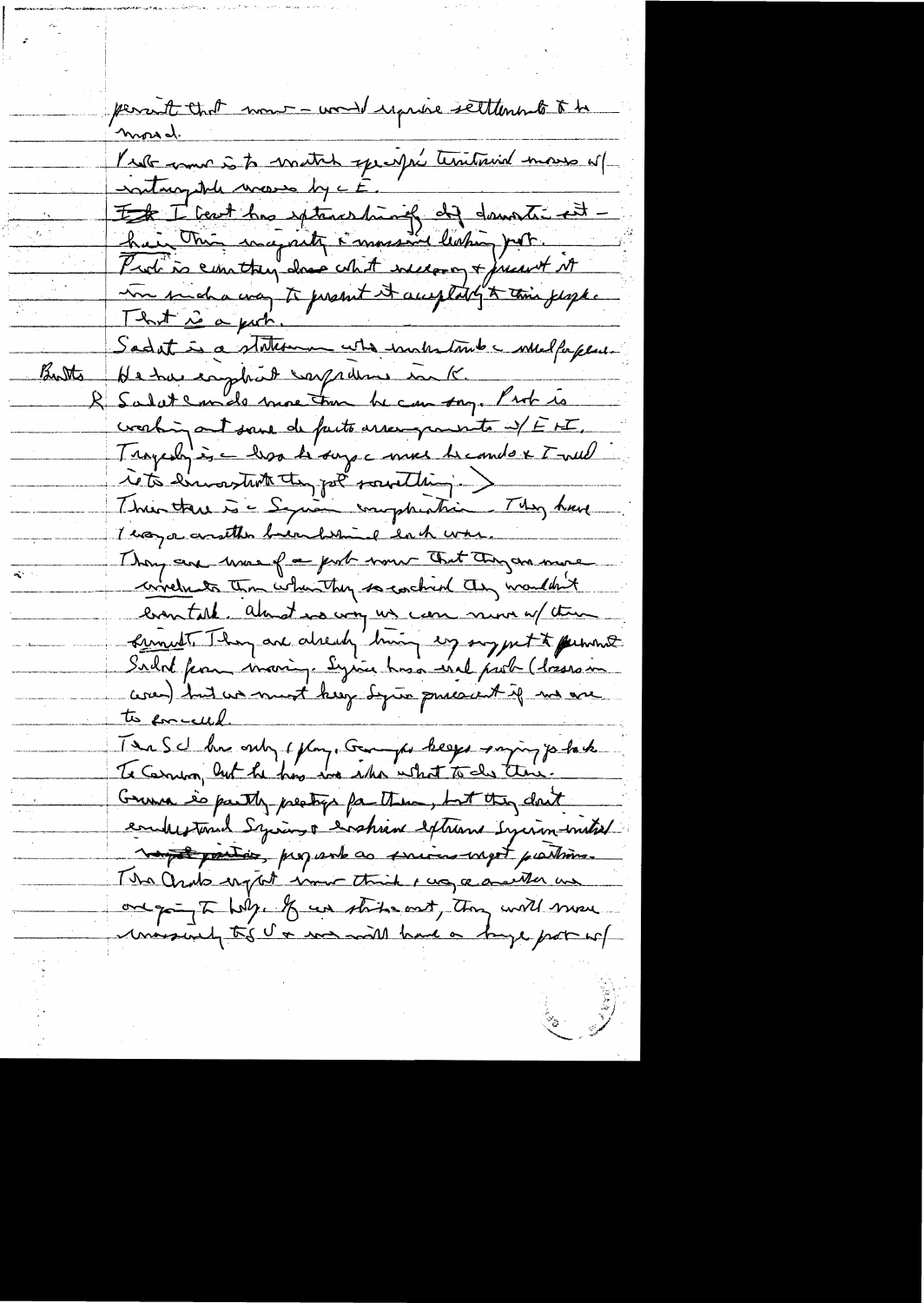$\tau_{\text{max}}, \text{so}, \text{Emn} \neq \text{S}.$ ff. We have 50% chance, but no have to help Santis in hit. St shrims - V lad tath was a very partire day nt. notary from SU but they have told to know, But those is a stay tot ending a comptant is may so 58 morrison à Enro, Than Nort 2,5 bil excluts to them wont. Ecca migat d'unic, but there aby policit while estation as we held Enrop at lag. hvor colonge is they will go 1 = SV + us have lost control. We shindled musthy what we unusing trade denin On celuting of Emo are better them they have en bens, yough they greatly from ME varios. deget impression Contentinemengen, a donne production to impermers Coop in energy is going with P Thombs, One every policy has I prompration epart à domestre our use home mora storag partier at home + about us how & stand Together to enhance are por + caption That pliceptions we had a import on governanted prois & alt somes. Unitar Aussemme we wage each church pitradeat. K We should unge Cum movement has w/s any specific proposte emptod mon One return may be the top to informat x-w from trade hold. heyan Winnie with run with Q vill geparting took of me have